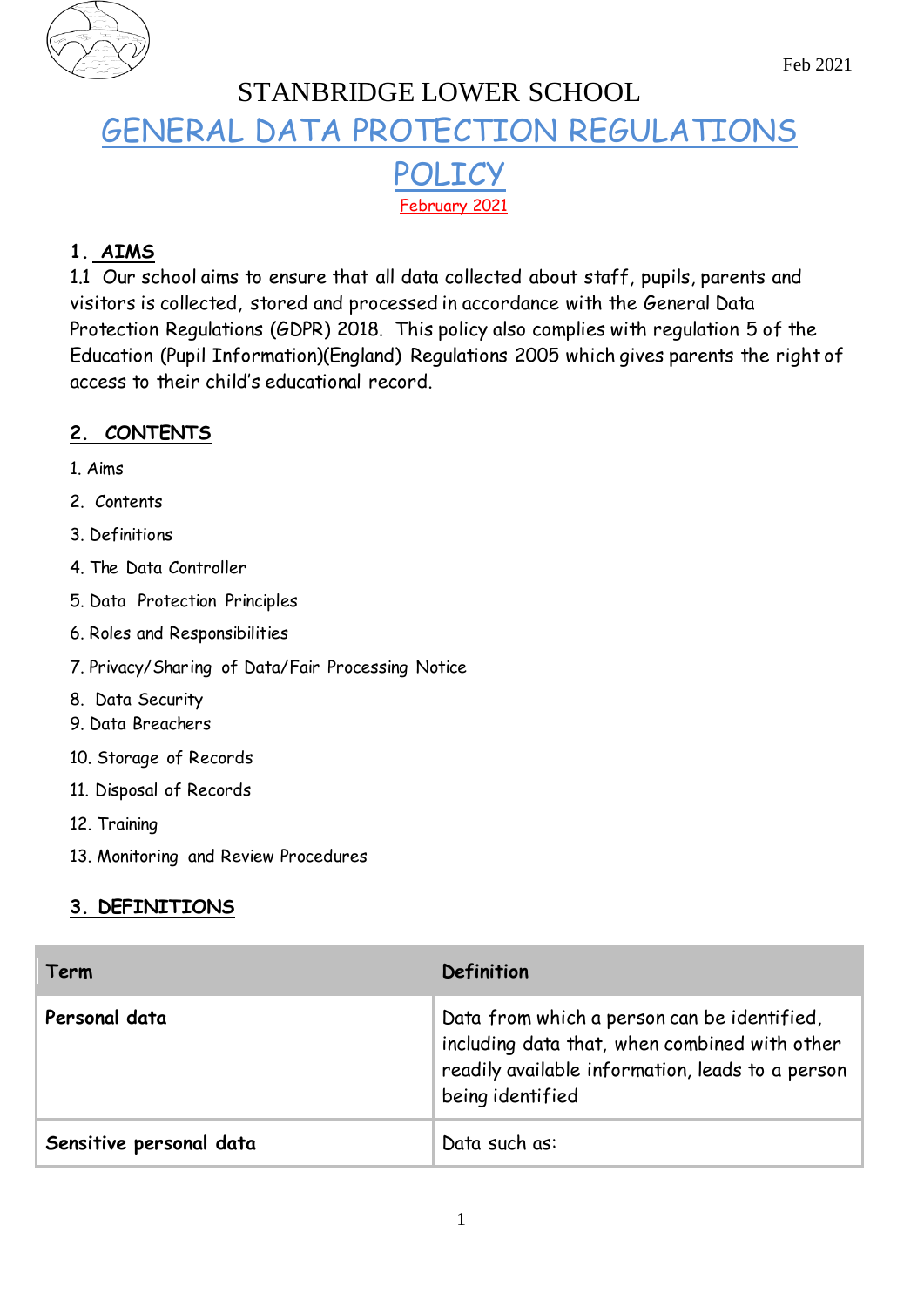|                          | • Contact details<br>• Racial or ethnic origin<br>· Political opinions<br>• Religious beliefs, or beliefs of a similar<br>nature<br>• Where a person is a member of a trade<br>union<br>• Physical and mental health<br>• Sexual orientation<br>• Whether a person has committed, or is<br>alleged to have committed, an offence<br>• Criminal convictions |  |
|--------------------------|------------------------------------------------------------------------------------------------------------------------------------------------------------------------------------------------------------------------------------------------------------------------------------------------------------------------------------------------------------|--|
| Processing               | Obtaining, recording or holding data                                                                                                                                                                                                                                                                                                                       |  |
| Data subject             | The person whose personal data is held or<br>processed                                                                                                                                                                                                                                                                                                     |  |
| Data controller (SCHOOL) | A person or organisation that determines the<br>purposes for which, and the manner in which,<br>personal data is processed                                                                                                                                                                                                                                 |  |
| Data processor           | A person, other than an employee of the data<br>controller, who processes the data on behalf<br>of the data controller                                                                                                                                                                                                                                     |  |

# **4. THE DATA CONTROLLER**

4.1 Our school processes personal information relating to pupils, staff and visitors, and, therefore, is a data controller.

4.2 The school is registered as a data controller with the Information Commissioner's Office and renews this registration annually.

4.3 The school has two Data Protection Leads; Miss R Godwin and Mrs N Coupland who are responsible for ensuring the school's procedures and processes comply with GDPR.

# **5. DATA PROTECTION PRINCIPLES**

5.1 We follow these data protection principles, or rules for good data handling:

Data shall be processed fairly and lawfully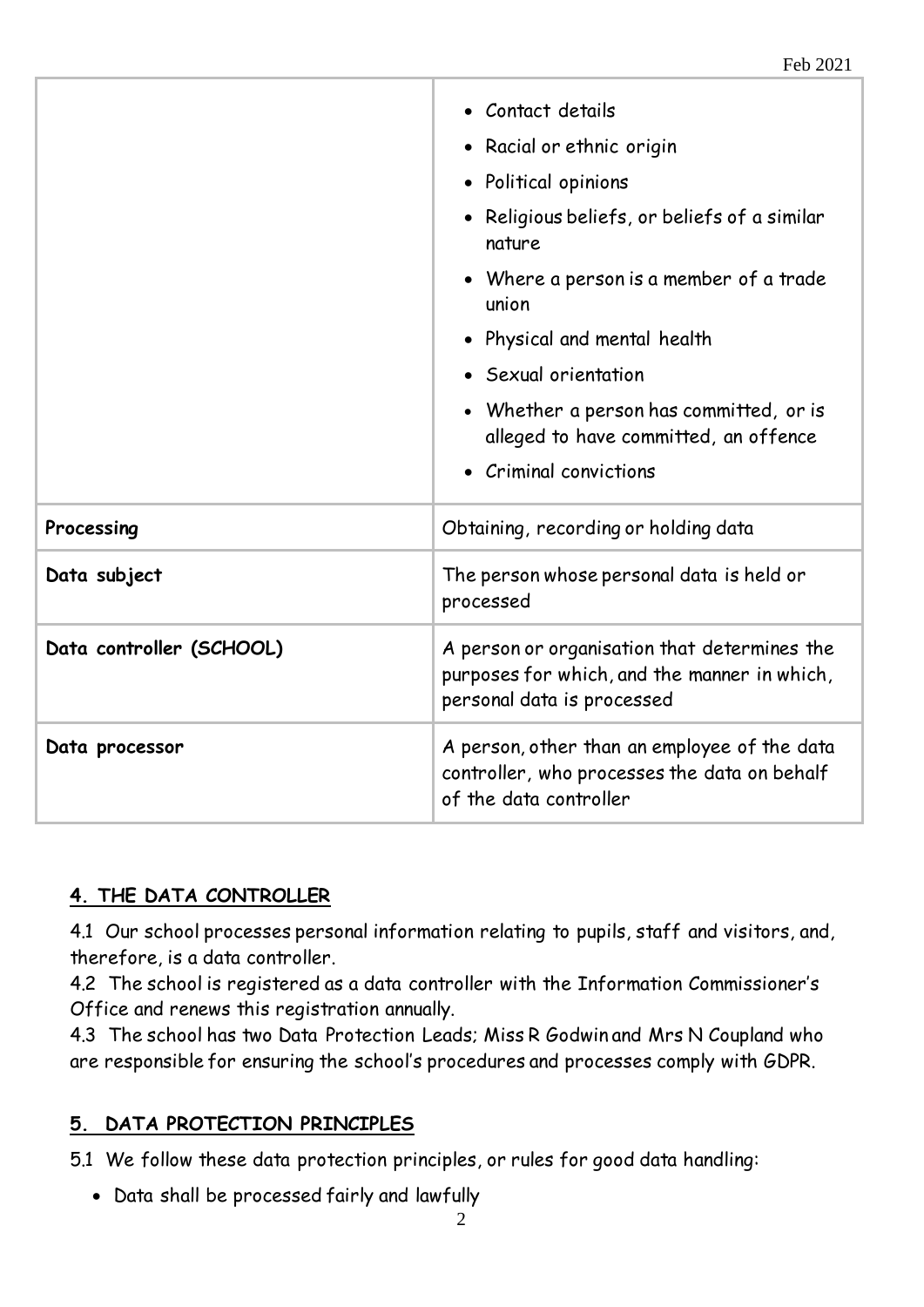- Personal data shall be obtained only for one or more specified and lawful purposes
- Personal data shall be relevant and not excessive in relation to the purpose(s) for which it is processed
- Personal data shall be accurate and, where necessary, kept up to date
- Personal data shall not be kept for longer than is necessary for the purpose(s) for which it is processed
- Personal data shall be processed in accordance with the rights of data subjects under the Data Protection 2018.
- Appropriate technical and organisational measures shall be taken against unauthorised or unlawful processing of personal data, and against accidental loss or destruction of, or damage to, personal data
- Personal data shall not be transferred to a country or territory outside the European Economic Area unless the country or territory ensures an adequate level of protection for the rights and freedoms of data in relation to the processing of personal data

# **6. ROLES AND RESPONISBILITIES**

6.1 The governing body has overall responsibility for ensuring that the school complies with its obligations under the General Data Protection Regulations 2018. Governors monitor compliance with GDPR in 6 monthly cycles.

6.2 Day-to-day responsibilities rests with the Head Teacher or the Senior Teacher in the Head Teacher's absence. The Head Teacher will ensure that all staff are aware of their data protection obligations, and oversee any queries related to the storing or processing of personal data.

6.3 Staff are responsible for ensuring that they collect and store any personal data in accordance with this policy. Staff must also inform the school of any changes to their personal data, such as a change of address.

6.4 The General Data Protection Regulations lead person in school is Miss R Godwin and Mrs N Coupland. The lead person Miss R Godwin ensures a full GDPR audit is completed annually by an external company.

# **7. PRIVACY/SHARING OF DATA/FAIR PROCESSING NOTICE**

#### **7.1 Pupils and parents**

We hold personal data about pupils to support teaching and learning, to provide pastoral care and to assess how the school is performing. We may also receive data about pupils from other organisations including, but not limited to, other schools, local authorities and the Department for Education. All details are contained in our Pupil Privacy Notices available to read on the school website at [www.stanbridge.beds.sch.uk](http://www.stanbridge.beds.sch.uk/)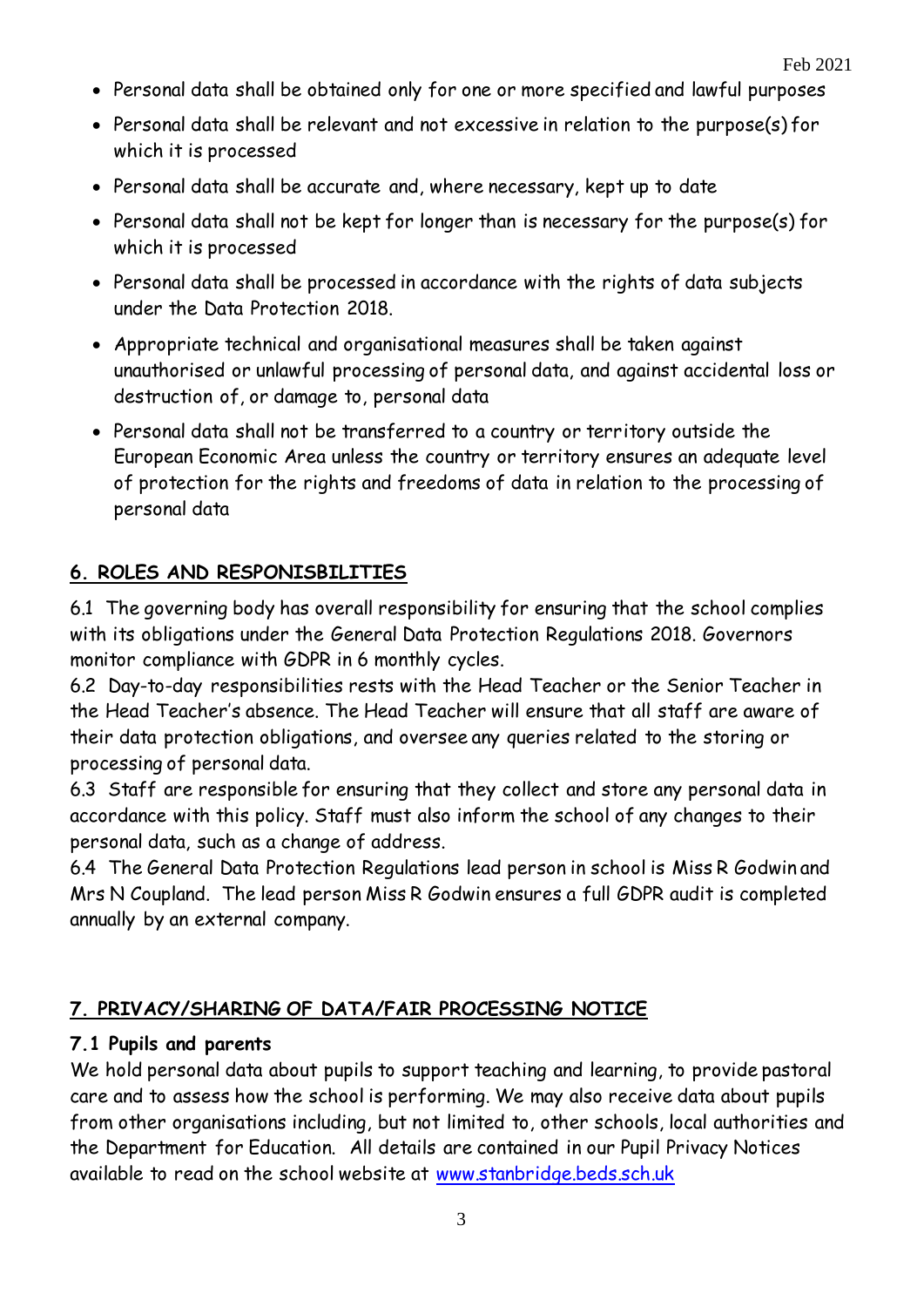# **7.2 Staff**

We process data relating to those we employ to work at, or otherwise engage to work at, our school. The purpose of processing this data is to assist in the running of the school We will only retain the data we collect for as long as is necessary to satisfy the purpose for which it has been collected. All details are contained in our Staff Privacy Notices available to read on the school website at [www.stanbridge.beds.sch.uk](http://www.stanbridge.beds.sch.uk/)

Any staff member wishing to see a copy of information about them that the school holds should contact the Head Teacher in writing using the Subject Access Requests forms available on the school website at [www.stanbridge.beds.sch.uk](http://www.stanbridge.beds.sch.uk/)

# **8. DATA SECURITY**

8.1 Data security procedures detailing what staff can/can't store on laptops, ipads, notebooks, and any other mobile device including discs, USBs and external hard drives etc. are described in detail in this section.

8.2 All electronic data is categorised as public, restricted or protected.

| Restricted Information                                                                                                                                                                                                                                          | Protected Information                                                                         | <b>Public Information</b>                                                                    |
|-----------------------------------------------------------------------------------------------------------------------------------------------------------------------------------------------------------------------------------------------------------------|-----------------------------------------------------------------------------------------------|----------------------------------------------------------------------------------------------|
| Containing Sensitive Personal                                                                                                                                                                                                                                   |                                                                                               |                                                                                              |
| Data                                                                                                                                                                                                                                                            |                                                                                               |                                                                                              |
| Personal information related<br>to pupils and staff contained<br>in all Management<br>Information Systems eg<br>Integris, Classroom Monitor<br>etc. Examples of these are<br>SEN information, reports,<br>academic results, medical<br>information etc.         | School routines, schedules and<br>management information                                      | Website and promotional<br>materials, display<br>material around school,<br>school dates etc |
| Should only be accessed by<br>the Head Teacher and staff<br>with designated passwords.<br>Teaching/Office Staff:<br>should only transfer<br>restricted data using an<br>encrypted USB, or<br>Anycomms. All transfer of<br>paper records should be<br>signed for | Can be accessed by all staff on<br>the shared curriculum area.<br>This is password protected. | Accessed by all via<br>websites                                                              |

8.3 The procedures to ensure all members of the school staff know their access rights, data protection responsibilities and safeguarding responsibilities when using ICT are detailed in the Staff Acceptable User Policy.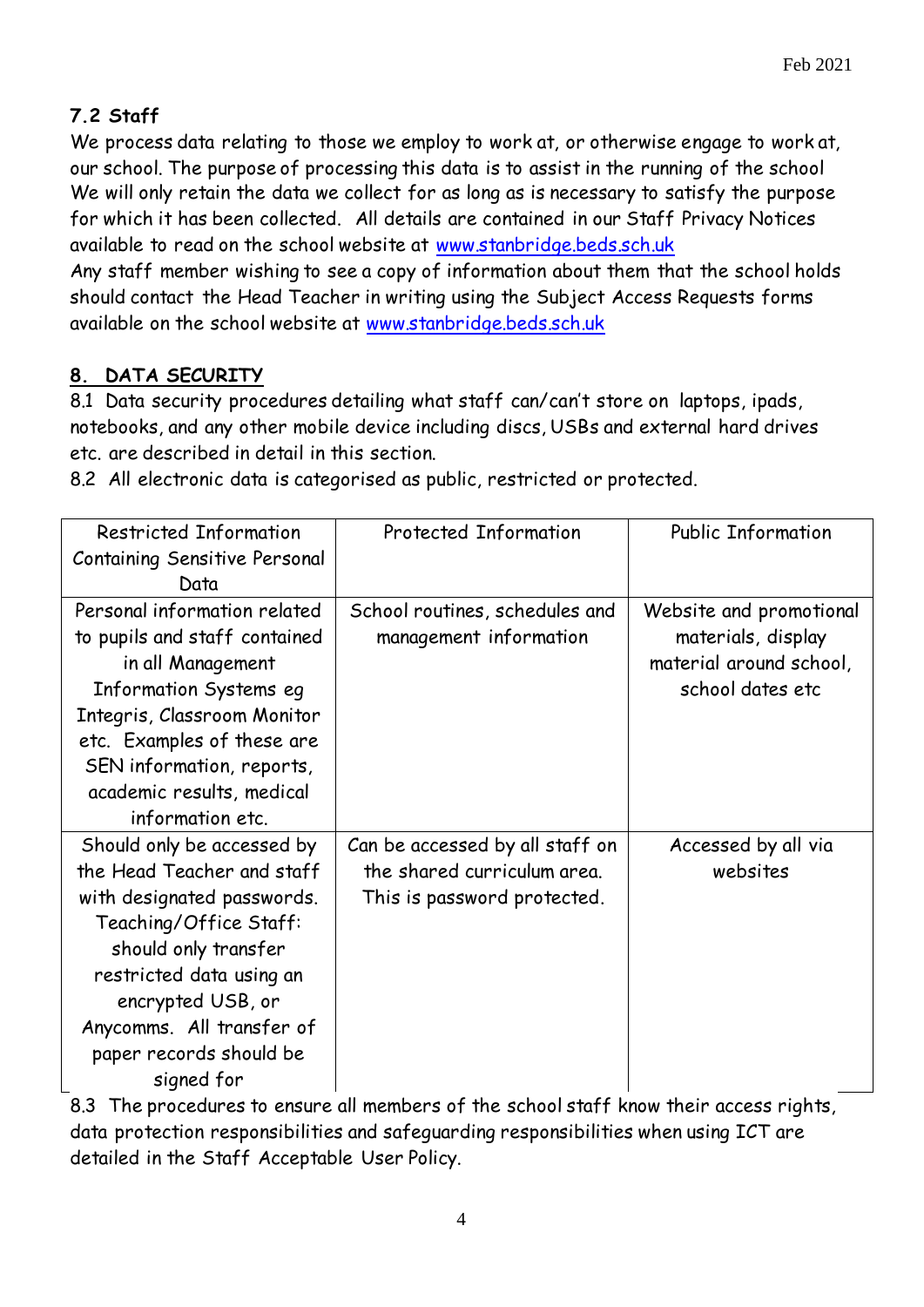8.4 All mobile storage devices are vulnerable to theft or loss and there are confidentiality risks when using these away from school. Staff should not store any restricted information/data on mobile storage devices.

8.5 The Head Teacher will keep a log of all mobile devices used and who they are allocated to. Staff should not use their own mobile devices in school eg laptops, ipads, external drives. All mobile devices should be owned and issued by school.

8.6 We prevent unauthorised physical access to premises, equipment and interference to personal data. We

- Restrict access to a "need to know" basis only. Access levels to management information systems are restricted by usernames and passwords and only designated members of staff allowed access to complete their work.
- Implement appropriate entry controls; doors, locks, alarms, security lighting
- Have effective visitor procedures eg signing in, name badges, escorting round building if appropriate.
- Locate equipment housing sensitive data in separate rooms protected by additional controls.
- Have a "clear desk" expectation of all staff during and at the end of the day
- All ICT equipment including mobile devices are username and password protected using strong passwords. Have a 10 second lockdown/clearscreen on all internal computers.
- Promptly collect documents from printers and photocopiers and ensure these are switched off outside business hours
- All mobile devices should be kept securely overnight and when not in use.

8.8 We prevent the exploitation of technical vulnerabilities by

- Using the latest versions of operating systems, web browsers, applications ensuring these are updated regularly. Our ICT technicians manage this for us.
- We have a well configured firewall as this is recognised as the first line of defence against external attack and can help prevent data breaches by blocking malware and hacking attempts.

# **9. DATA BREACHES**

9.1 All breaches of security including cyber attack, loss or theft of mobile storage devices should be reported directly to the Head Teacher who will investigate this and implement a recovery/assessment plan.

9.2 A personal data breach means a breach of security leading to the accidental or unlawful destruction, loss, alteration, unauthorised disclosure of, or access to, personal data. This includes breaches that are the result of both accidental and deliberate causes. It also means that a breach is more than just about losing personal data.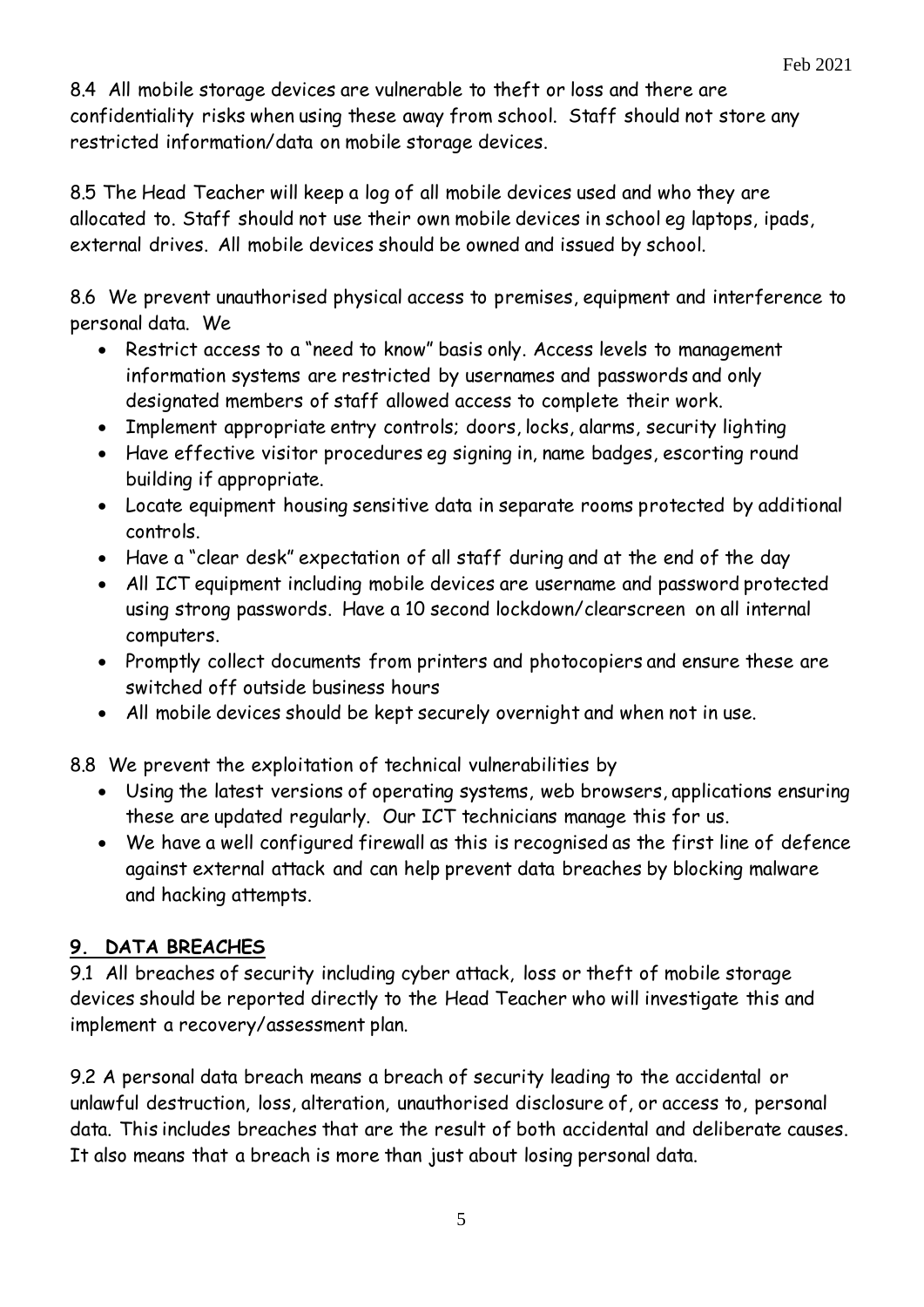9.3 The full Data Breach Procedure can be found at the end of this policy in Appendix A and it can also be found on our website at [www.stanbridge.beds.sch.uk](http://www.stanbridge.beds.sch.uk/)

#### **Example**

Personal data breaches can include:

- Loss or theft of personal data and/or equipment on which data is stored
- access by an unauthorised third party;
- deliberate or accidental action (or inaction) by a controller or processor;
- sending personal data to an incorrect recipient;
- computing devices containing personal data being lost or stolen;
- alteration of personal data without permission; and
- loss of availability of personal data.
- Hacking attack
- Cyber attack
- Equipment failure
- Human error
- Unforeseen circumstances such as a fire or flood
- Flawed data destruction procedures

9.3 A personal data breach can be broadly defined as a security incident that has affected the confidentiality, integrity or availability of personal data. In short, there will be a personal data breach whenever any personal data is lost, destroyed, corrupted or disclosed; if someone accesses the data or passes it on without proper authorisation; or if the data is made unavailable, for example, when it has been encrypted by ransomware, or accidentally lost or destroyed.

9.4 Recital 87 of the GDPR makes clear that when a security incident takes place, you should quickly establish whether a personal data breach has occurred and, if so, promptly take steps to address it, including telling the ICO if required.

9.5 In the event of a security incident or data breach the following procedure will be followed:

# • **Containment & Recovery**

Lead person to investigate; who needs to be informed; act to contain breach by recover losses and/or limit damage

• **Assessment of ongoing risk** Establish what data involved; events; individuals affected; nature of harm and possible wider consequences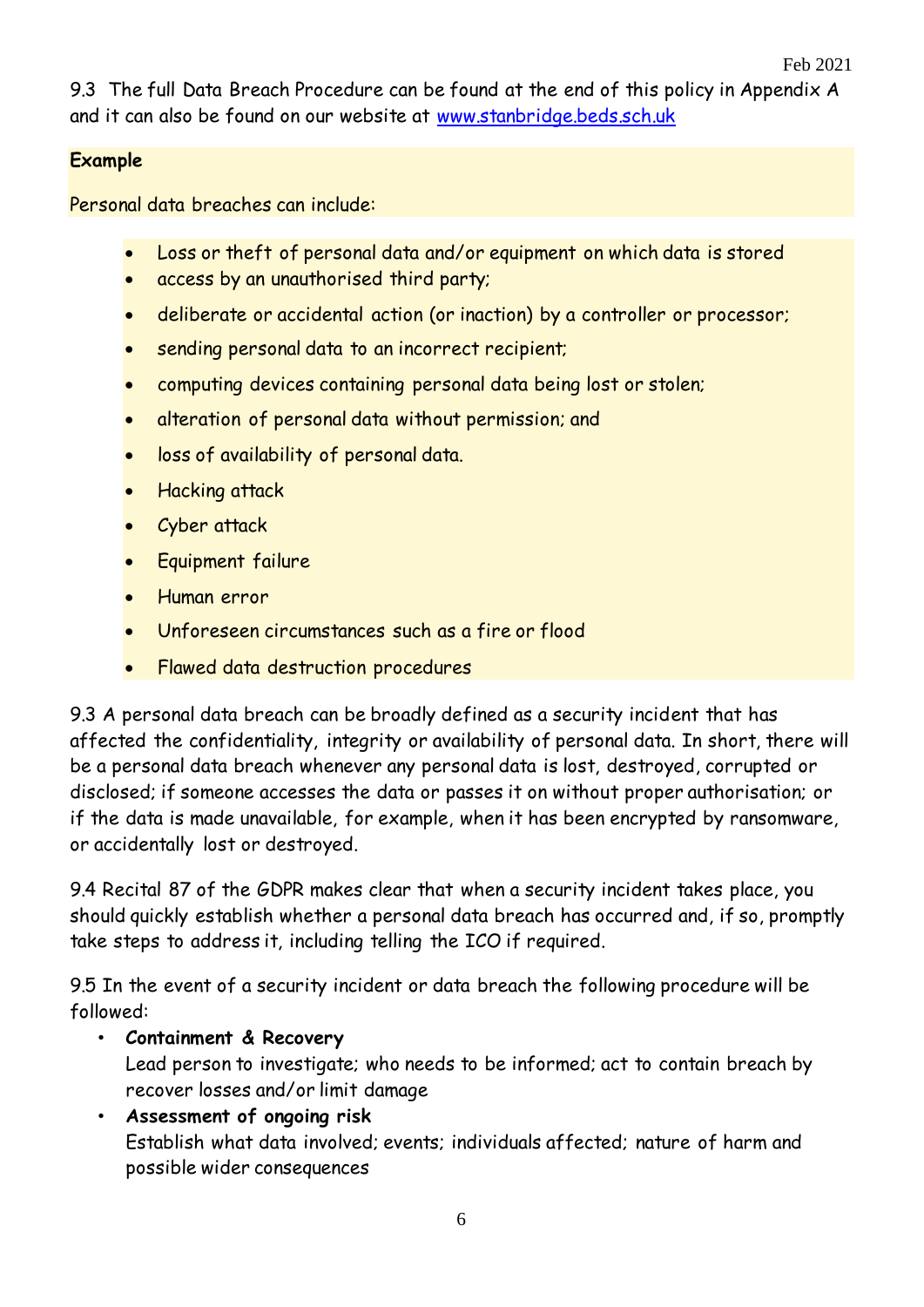# • **Notification of breach**

Within 72 hours Identify whether need to report to ICO; inform individuals; if reporting to ICO, include details of what happened and steps taken to mitigate/minimise impact

# • **Evaluation & Response**

Identify weak areas in data security and implement measures to tighten security, monitor and improve

All staff should escalate a security incident to the appropriate person immediately so they can determine whether a breach has occurred.

9.6 When a personal data breach has occurred, we will establish the likelihood and severity of the resulting risk to people's rights and freedoms. If it's likely that there will be a risk then we will notify the ICO; if it's unlikely then we won't report it and our reasons documented.

9.7 When reporting a breach we will provide

- a description of the nature of the personal data breach including, where possible:
- the categories and approximate number of individuals concerned; and the categories and approximate number of personal data records concerned;
- the name and contact details of the data protection officer (if your organisation has one) or other contact point where more information can be obtained;
- a description of the likely consequences of the personal data breach; and
- a description of the measures taken, or proposed to be taken, to deal with the personal data breach, including, where appropriate, the measures taken to mitigate any possible adverse effects.

9.8 If any individual is affected by the breach when it is likely to result in a high risk to their rights and freedoms they will be notified of this without undue delay. The individual will be offered advice and support to help protect themselves from the effects of the breach.

9.9 We will provide the affected individual with

- A description in clear and plain language, the nature of the personal data breach and, at least:
- the name and contact details of your data protection officer (if your organisation has one) or other contact point where more information can be obtained;
- a description of the likely consequences of the personal data breach; and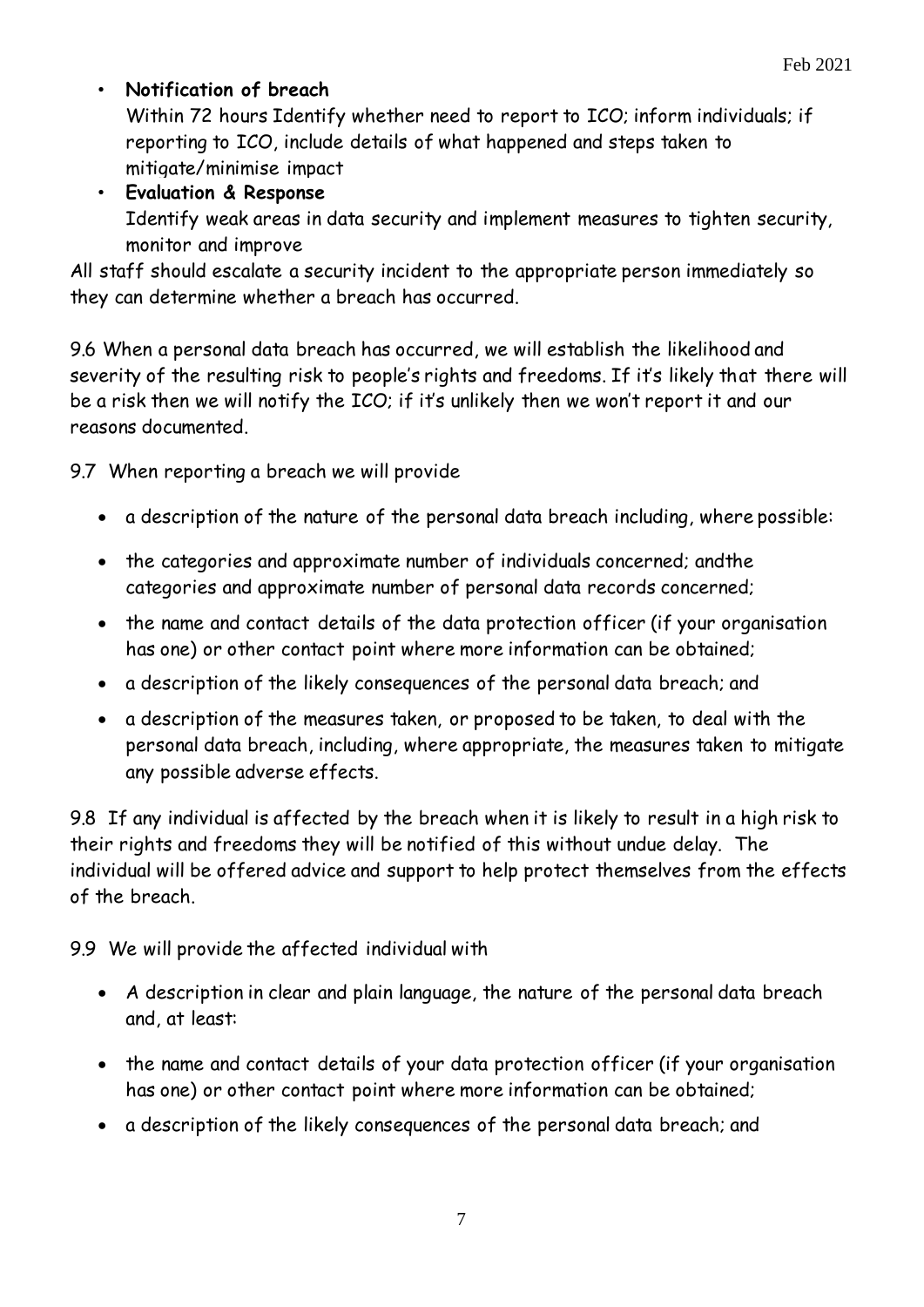a description of the measures taken, or proposed to be taken, to deal with the personal data breach and including, where appropriate, of the measures taken to mitigate any possible adverse effects.

9.10 We document all breaches even if they don't have to be reported.

9.11 For a more detailed Data Breach procedure. Please see the attached Data Breach Management Procedure.

### **10. STORAGE OF RECORDS**

- Paper-based records and portable electronic devices, such as laptops and hard drives, that contain personal information are kept under lock and key when not in use. All access keys are kept in a secure location.
- Papers containing confidential personal information should not be left on office and classroom desks, on staffroom tables or pinned to noticeboards where there is general access
- Where personal information needs to be taken off site (in paper or electronic form), staff must gain permission from the Head Teacher and then sign the electronic or paper records in and out from the school office using the Transfer of Records Receipt. This is overseen by office staff who then complete the Transfer of Sensitive Data Log. Office staff must ensure the receipt and log are signed when records are returned into the school building.
- Staff, pupils or governors SHOULD NOT store PROTECTED AND SENSITIVE information on their personal devices IPHONES – NUMBERS, RESULTS ETC

#### **11. PASSWORD SECURITY**

- 11.1 Electronic Records are password protected. Passwords that are at least 8 characters long containing letters and numbers are used to access school computers, laptops, USBs and other electronic devices.
- 11.2 Staff and pupils are reminded to change their passwords at regular intervals

#### **12. DISPOSAL OF RECORDS**

12.1 Personal information that is no longer needed, or has become inaccurate or out of date, is disposed of securely. For example, we will shred or incinerate paper-based records, and override electronic files. We may at times also use an outside company to safely dispose of electronic records.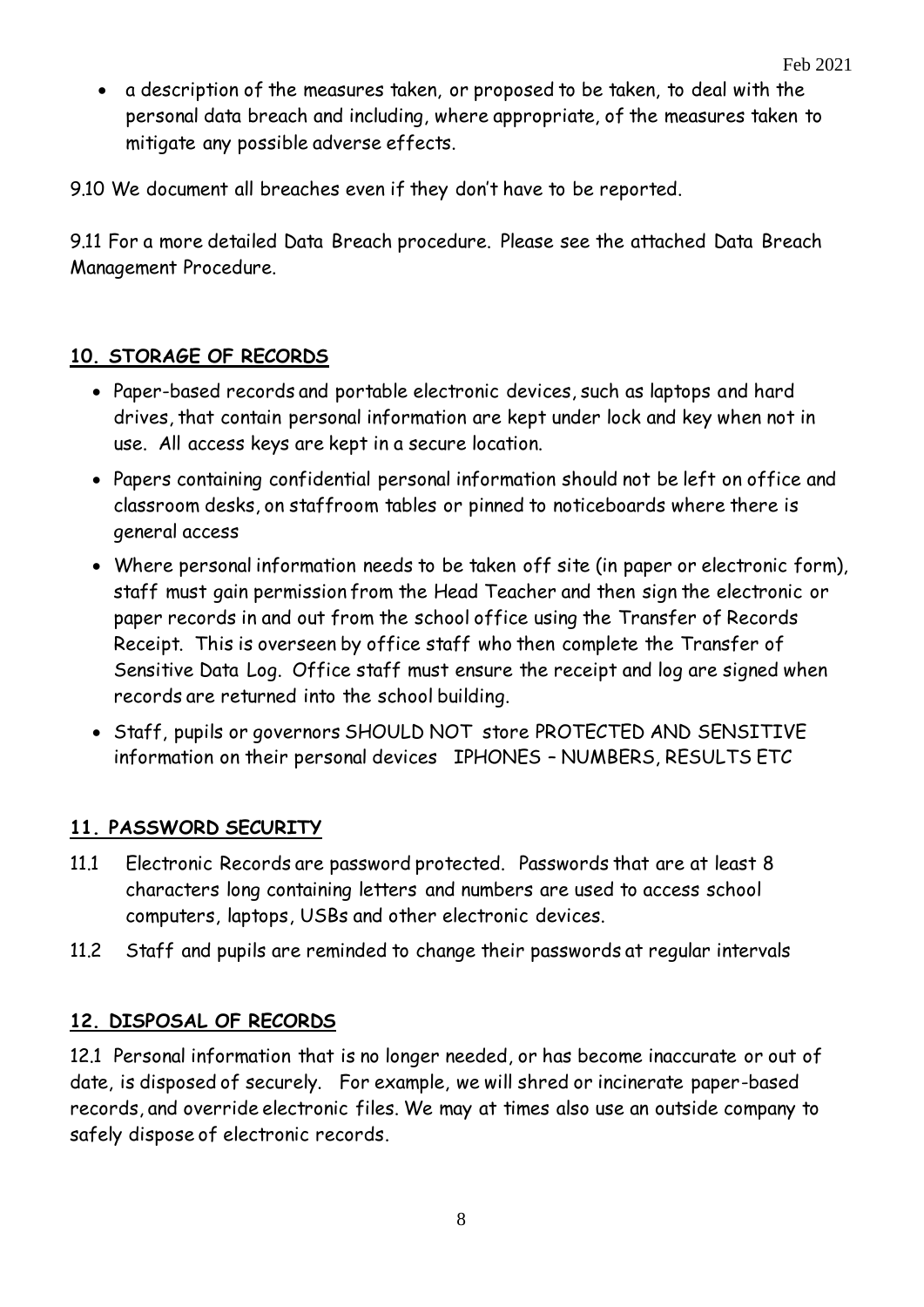12.2 We routinely "weed" electronic data and paper based records that are no longer relevant or out of date.

## **13. TRAINING**

13.1 Our staff and governors are provided with data protection training as part of their induction process.

13.2 All staff and governors are briefed on their GDPR responsibilities including the creation, use, maintenance, privacy of PII and eventual destruction of records. They are briefed on security as set down in this policy. GDPR responsibilities are refreshed with staff yearly and this forms part of our annual training.

13.3 Data protection will also form part of continuing professional development, where changes to legislation or the school's processes make it necessary.

#### **14. MONITORING AND REVIEW PROCEDURES**

14.1 The Governing Body is responsible for monitoring and reviewing this policy, and the Head Teacher has the responsibility for ensuring the procedures outlined in the policy are adhered to, as delegated by the Governing Body.

14.2 Miss R Godwin and Mrs N Coupland checks that the school complies with this policy by, among other things, reviewing school records 6 monthly.

14.3 The governing body will nominate a member to monitor the implementation of this policy during a monitoring visit every 6 months.

14.4 The Head Teacher will organize for an annual GDPR check by an external agency.

14.5 The school's policy will be reviewed when:

- 2 years have elapsed.
- There has been a significant change in staff, pupils or the law.
- The school wishes to review the policy.

#### 15. LINKS WITH OTHER POLICIES

- This data protection policy and privacy notice is linked to the freedom of information publication scheme.
- E Safety Policy

.

- Staff Acceptable User Agreement
- Pupil Acceptable User Agreement
- Governor Code of Conduct
- Child Protection Policy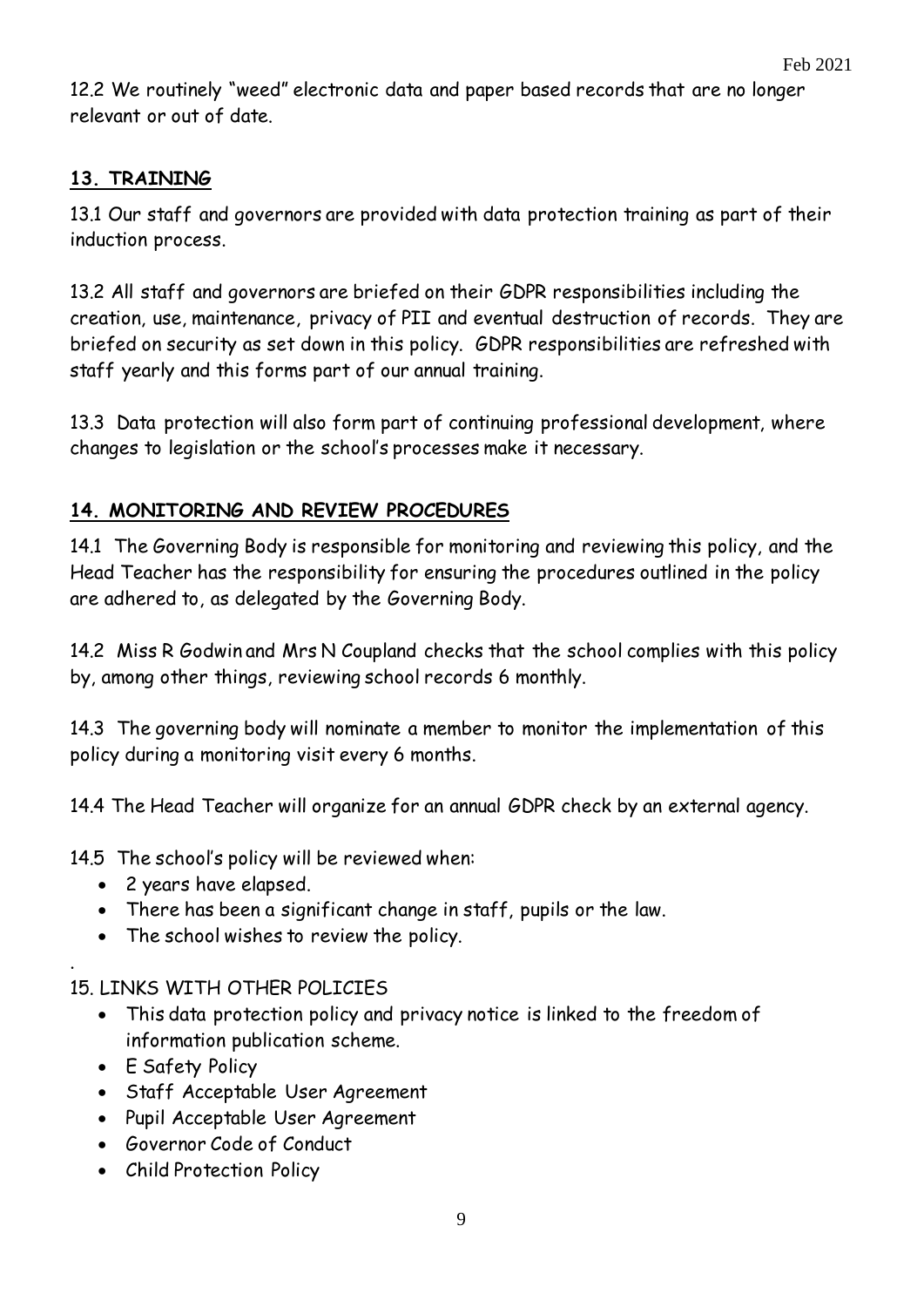Feb 2021

**R J Godwin Head Teacher February 21**

This policy was ratified by the full governing body.

Date of Meeting: ………………………………………..

Signed ……………………………………………………………. Chair of Governors.